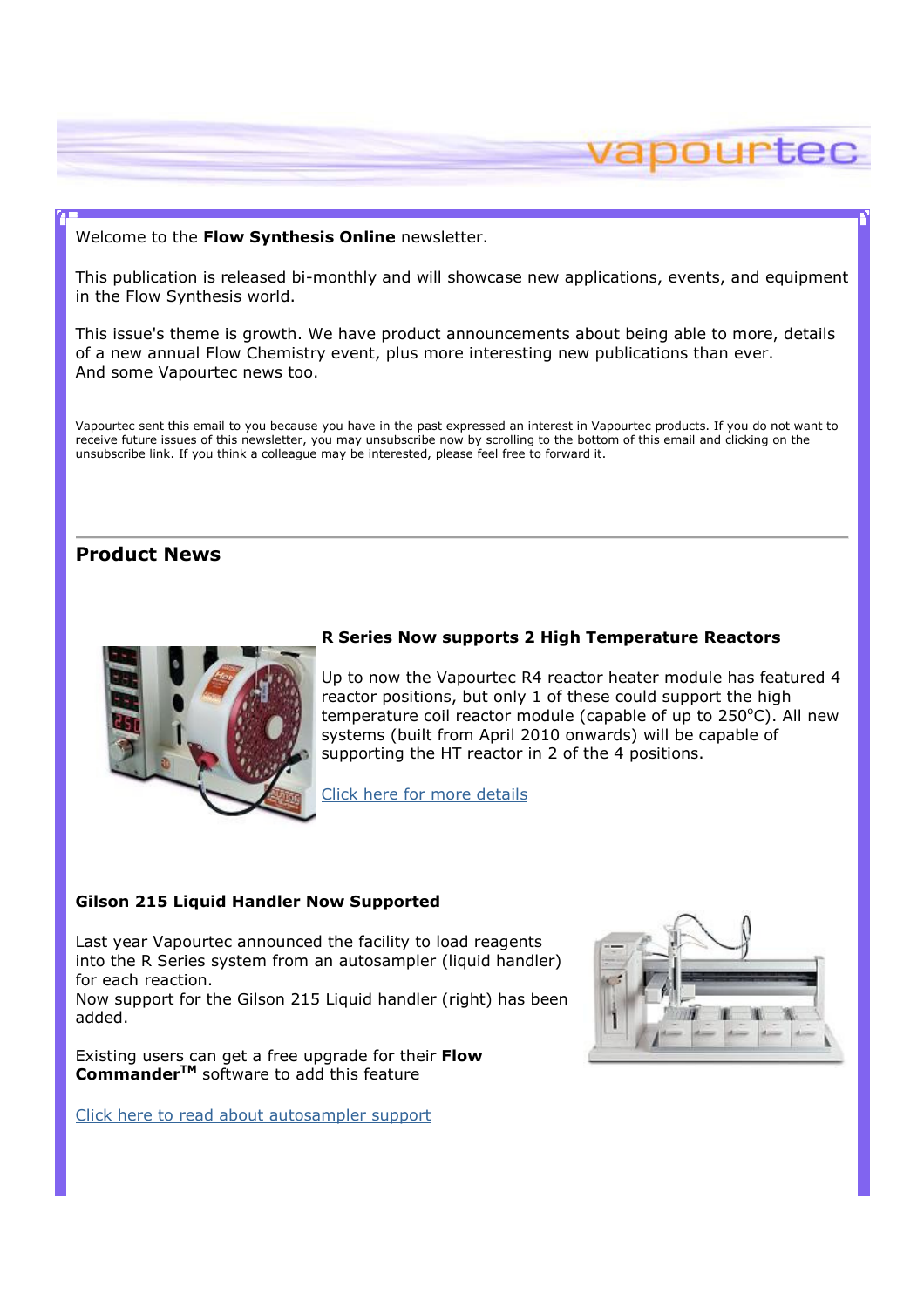### Bigger Sample Injection Loop Loading Ports

One feedback request that a few users sent us was for bigger ports so that the sample loops could be loaded faster.

So for R Series systems ordered from April 2010, the ports have been upgraded to 1mm.

Sample loops can be loaded either manually or using a liquid handler (see article above).

## Vapourtec News

#### We're Moving !

After three consecutive years of revenues doubling, Vapourtec can no longer fit in the current location, and will shortly be moving to larger, more suitable premises on the award winning Park Farm Business Centre near Bury St Edmonds.

The new building will have a dedicated clean manufacturing area, purpose built lab facilities, and product demonstration and training area.

The move should be completed by the end of Q2.

Click here to read more



# Still reading someone else's copy of the newsletter

If you like reading the newsletter but tend to get it forwarded by a colleague, why not signup for your own copy ?

It will only take a minute, and your email address won't be used for anything else, ever. Each newsletter contains an "unsubscribe" link in case you should change your mind.

Click here to signup for your own copy

# Is it your first time ?

If this is the first issue of the newsletter that you've received, you might like to take a look at what you've missed in some previous issues.

click here to see newsletter archive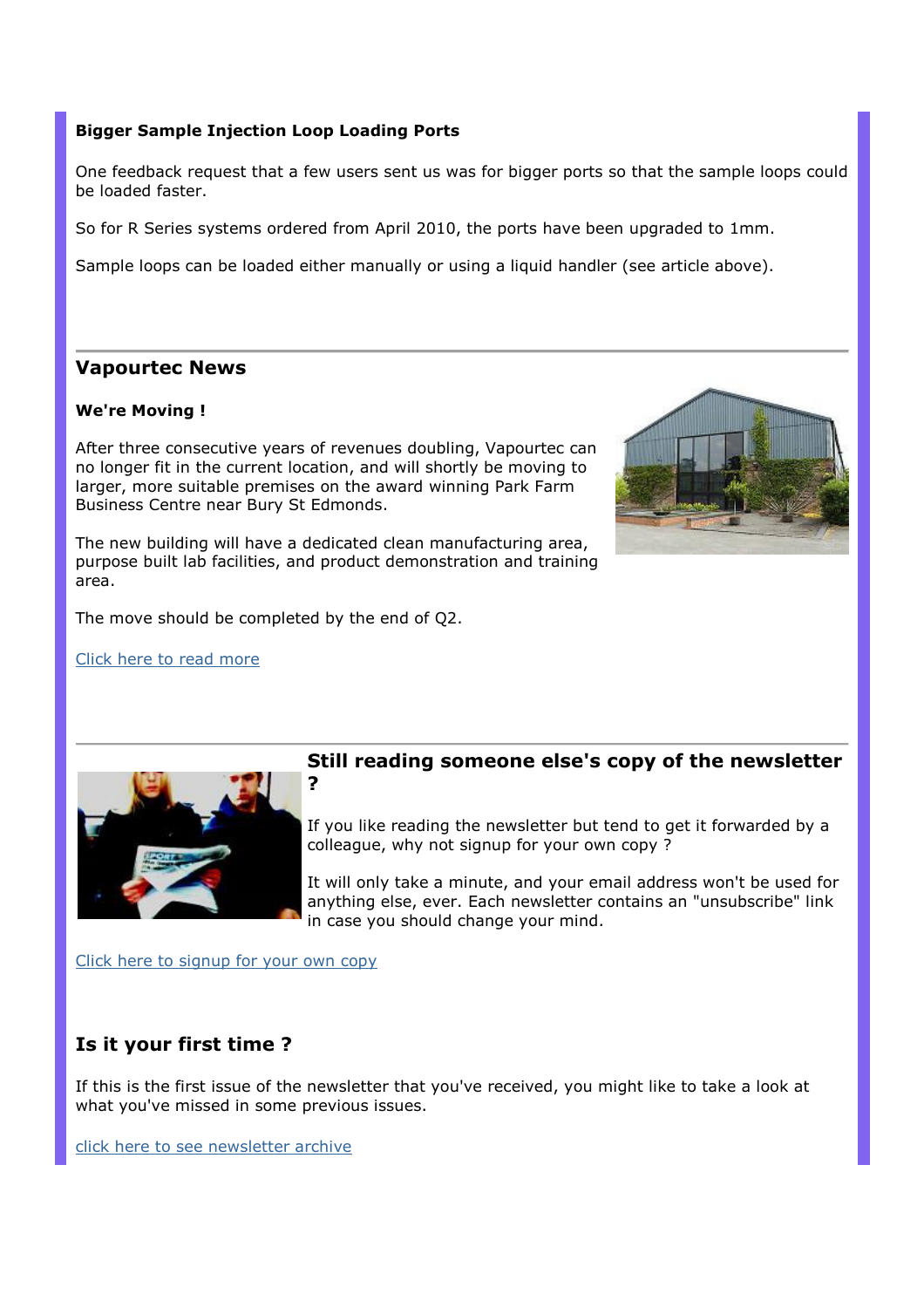## Events

Attendees of the following events will be able to see the latest Vapourtec Flow Chemistry equipment in action, and no doubt talk to other users.

### RSC/SCI Symposium on Continuous Processing and Flow Chemistry. 3-4 November

This is a new event, and is surely set to become a major annual fixture on the Flow Chemistry calendar.

Check the link below to see the excellent lineup of speakers for the event.

Click here for details of this event

### UKASF Meeting 16-17 November 2010

The U.K. Automated Synthesis Forum will hold their annual meeting at the Merck Sharpe Dohme site in Newhouse, Scotland.

# Publications

#### A flow-based synthesis of Imatinib: the API of Gleevec

Mark D. Hopkin, Ian R. Baxendale and Steven V. Ley

Innovative Technology Centre, Department of Chemistry, University of Cambridge, U.K



A concise, flow-based synthesis of Imatinib, a compound used for the treatment of chronic myeloid leukaemia, is described whereby all steps are conducted in tubular flow coils or cartridges packed with reagents or scavengers to effect clean product formation. An in-line solvent switching procedure was developed enabling the procedure to be performed with limited manual handling of intermediates.

Click here to go straight to the publication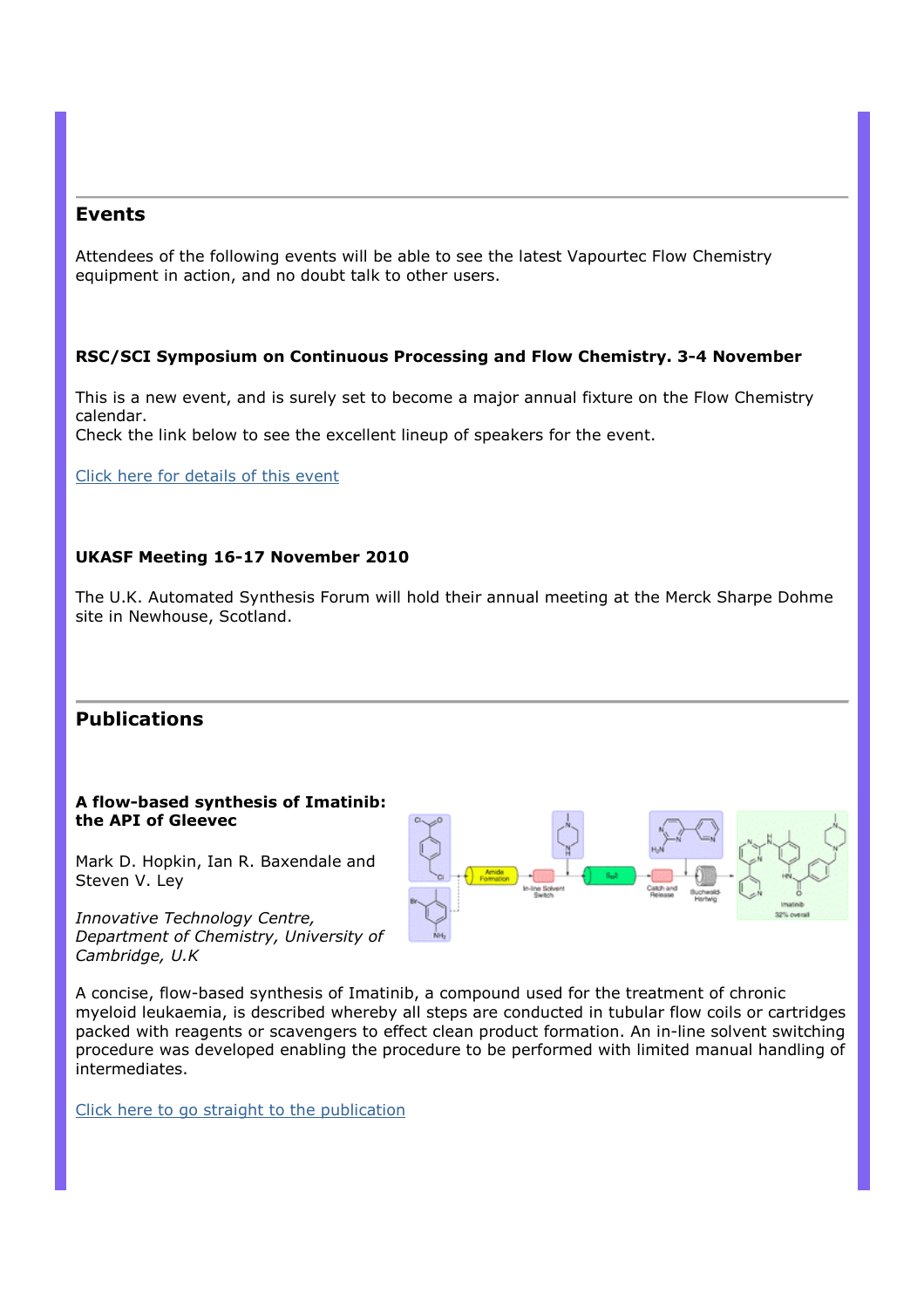#### A highly efficient flow reactor process for the synthesis of N-Boc-3,4-dehydro-l-proline methyl ester HO



COOM<sub>e</sub> Lucia Tamborini, Paola Contia, Andrea Pintoa and Carlo De Michelia

Dipartimento di Scienze Farmaceutiche 'Pietro

#### Pratesi', Università degli Studi di Milano, Italy

The multi-step preparation of N-Boc-3,4-dehydro-l-proline methyl ester using a modular flow reactor is reported. The use of immobilised reagents and scavengers in pre-packed glass tubes allows us to obtain the pure product in 87% overall yield, 97% purity, and >98% enantiomeric excess without any additional purification step. Our flow-based protocol enables the rapid multigram synthesis (about 9 g/12 h) of the desired product.

#### Click here to go straight to the publication

#### Photodimerization of Maleic Anhydride in a Microreactor Without Clogging

Tomoaki Horie, Motoshige Sumino, Takumi Tanak, Yoshihisa Matsushita, Teijiro Ichimura and Jun-ichi Yoshida

The Research Association of Micro Chemical Process Technology (MCPT), Kyoto, Japan



The slug flow microreactor could be operated for more than 16 h continuously without clogging. Compared to using a batch reactor, this method achieves better product quality, improved conversion, and reduced waste.

Click here to go straight to the publication

### Reaction Discovery Using Microfluidic-Based Multidimensional Screening of Polycyclic Iminium Ethers



Jennifer L. Treece†, John R. Goodell‡, David Vander Velde†, John A. Porco, Jr.‡ and Jeffrey Aube\*†

† Department of Medicinal Chemistry, and KU Center for Chemical Methodology and Library Development (KU-CMLD), The University of Kansas, USA ‡ Department of Chemistry and Center for Chemical Methodology and Library Development (CMLD-BU), Boston University, USA

Polycyclic iminium ethers are ambident electrophilic intermediates that react with a range of nucleophiles in a highly condition-dependent manner to afford densely functionalized lactams. In an effort to expand the scope of reactivity and assist in the generation of new chemotypes from these intermediates, several iminium ethers were subjected to reaction screening using an automated microfluidics reaction platform. Application of this approach led to the discovery of

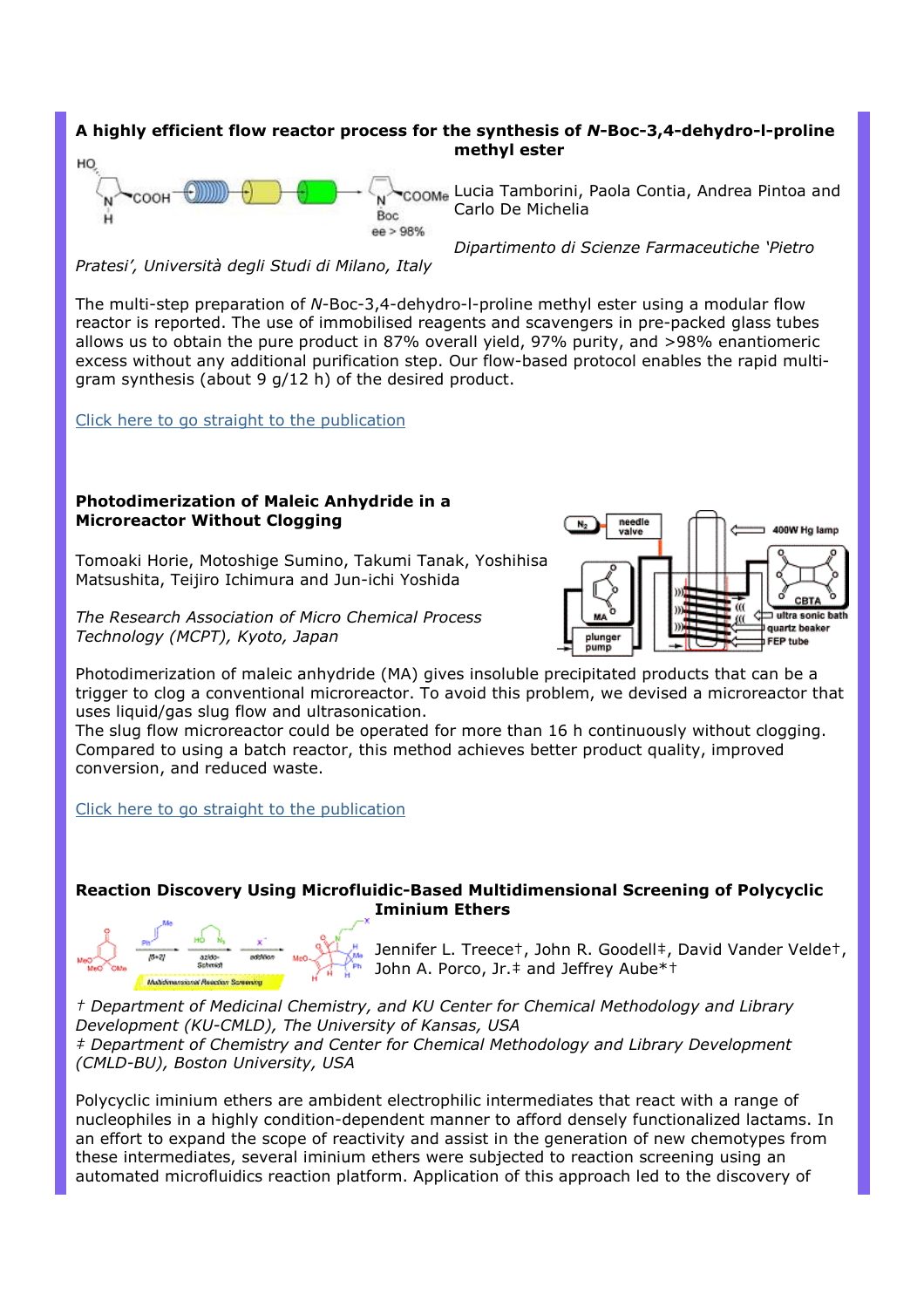several interesting reaction pathways involving the iminium ether intermediates that will be described.

Click here to go straight to the publication

#### Phase-Transfer Catalysis in Segmented Flow in a Microchannel: Fluidic Control of Selectivity and Productivity

Jovan Jovanovi, Evgeny V. Rebrov, T. A. (Xander) Nijhuis, Volker Hessel and Jaap C. Schouten

Laboratory of Chemical Reactor Engineering, Department of Chemical Engineering and Chemistry, and Institute for Complex Molecular Systems, Eindhoven University of Technology, The **Netherlands** 

Precise control over the interfacial area of aqueous and organic slugs in segmented flow in a microchannel reactor provides an attractive means to optimize the yield and productivity of a phase-transfer-catalyzed reaction. Herein, we report the selective alkylation of phenylacetonitrile to the monoalkylated product in a microchannel of 250-µm internal diameter operated in a continuous and solvent-free manner in the slug-flow regime. The conversion of phenylacetonitrile increased from 40% to 99% as a result of a 97% larger slug surface-to-volume ratio when the volumetric aqueous-to-organic phase flow ratio was raised from 1.0 to 6.1 at the same residence time. The larger surface-to-volume ratio significantly promoted catalyst phase transfer but decreased selectivity because of the simultaneous increase of the rate of the consecutive reaction to the dialkylated product. There exists an optimum flow ratio with a maximum productivity. Conversion and selectivity in the microchannel reactor were both found to be significantly larger than in a stirred reactor.

Click here to go straight to the publication

#### A Flow Process Using Microreactors for the Preparation of a Quinolone Derivative as a Potent 5HT<sub>1B</sub> Antagonist

Zizheng Qian, Ian R. Baxendale, Steven V. Ley

Innovative Technology Centre, Department of Chemistry, University of Cambridge, UK

This article describes the continuous flow synthesis of 6-methoxy-8-(4-methyl-1,4-diazepan-1-yl)-  $N-(4-morphismophen-y)-4-oxo-1,4-dihydroquinoline-2-carboxamide, a potent  $5HT_{1B}$  antagonist$ developed by AstraZeneca.

Click here to go straight to the publication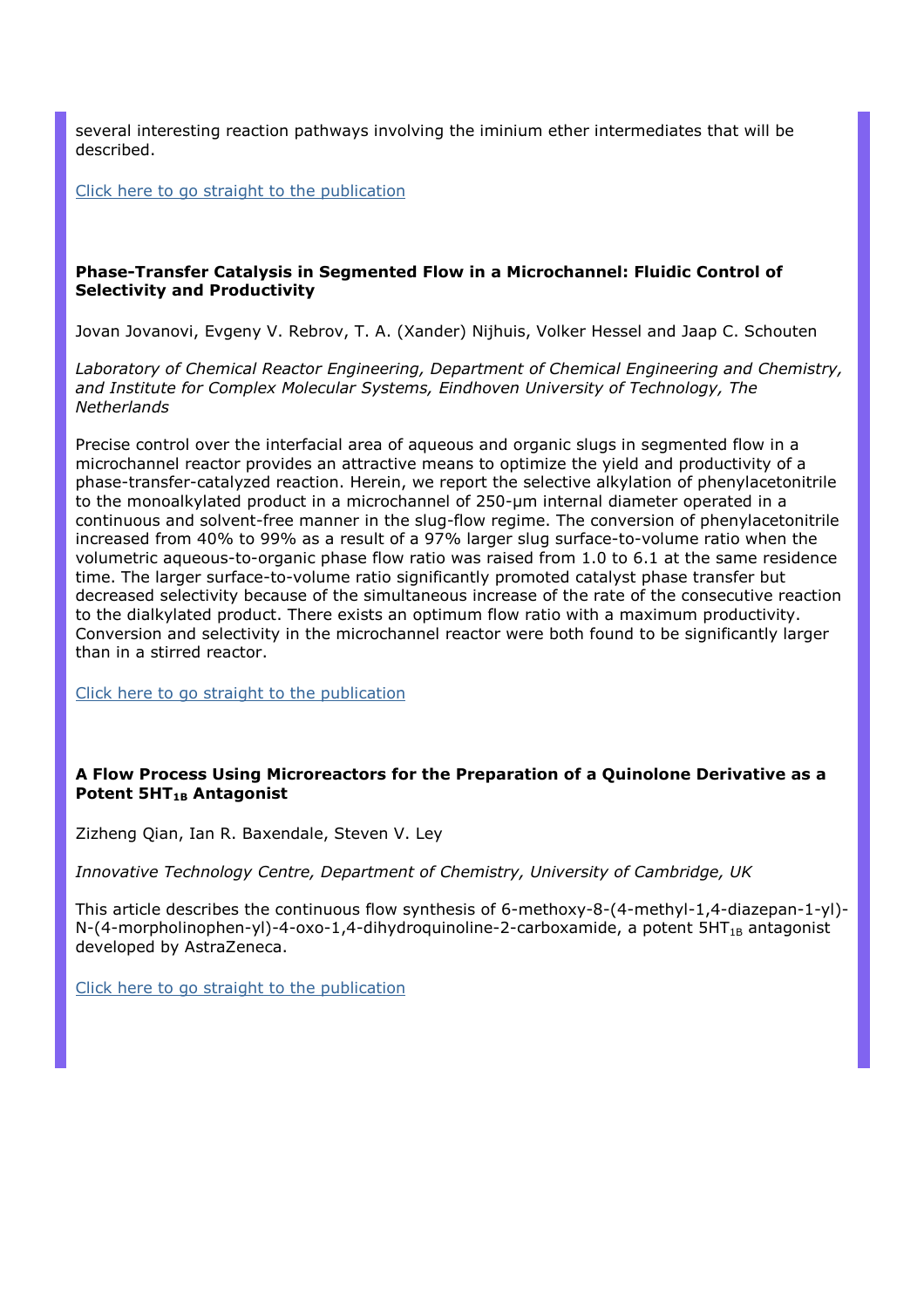### Aminolysis of Epoxides in a Microreactor System: A Continuous Flow Approach to ß-Amino Alcohols



Matthew W. Bedore, Nikolay Zaborenko, Klavs F. Jensen and Timothy F. Jamison

Departments of Chemistry and Chemical Engineering, MIT

The use of a continuous flow microreactor for β-amino alcohol formation by epoxide aminolysis is evaluated. Comparison to microwave batch reactions reveals that conditions obtainable in the microreactor can match or improve yields in many cases. By increasing the pressure of the system, maximum temperatures can also exceed those accessible using a microwave unit. The use of a microreactor for epoxide aminolysis reactions in the synthesis of two pharmaceutical relevant compounds is described.

Click here to go straight to the publication

#### The application of flow microreactors to the preparation of a family of casein kinase I inhibitors



Francesco Venturoni, Nikzad Nikbin, Steven V. Ley and Ian R. Baxendale

Innovative Technology Centre, Department of Chemistry, University of Cambridge, UK

In this article we demonstrate how a combination of enabling technologies such as flow synthesis, solidsupported reagents and scavenging resins utilised under fully automated software control can assist in typical medicinal chemistry programmes. In particular

automated continuous flow methods have greatly assisted in the optimisation of reaction conditions and facilitated scale up operations involving hazardous chemical materials. Overall a collection of twenty diverse analogues of a casein kinase I inhibitor has been synthesised by changing three principle binding vectors.

Click here to go straight to the publication

#### Enzyme Catalysis in an Aqueous/Organic Segment Flow Microreactor: Ways to Stabilize Enzyme Activity

Rohan Karande†, Andreas Schmid\*†‡ and Katja Buehler†

† Laboratory of Chemical Biotechnology, Department of Biochemical and Chemical Engineering, Dortmund, Germany ‡ ISAS-Institute for Analytical Science, Dortmund, Germany



Multiphase flow microreactors benefit from rapid mixing and high mass transfer rates, yet their application in enzymatic catalysis is limited due to the fast inactivation of enzymes used as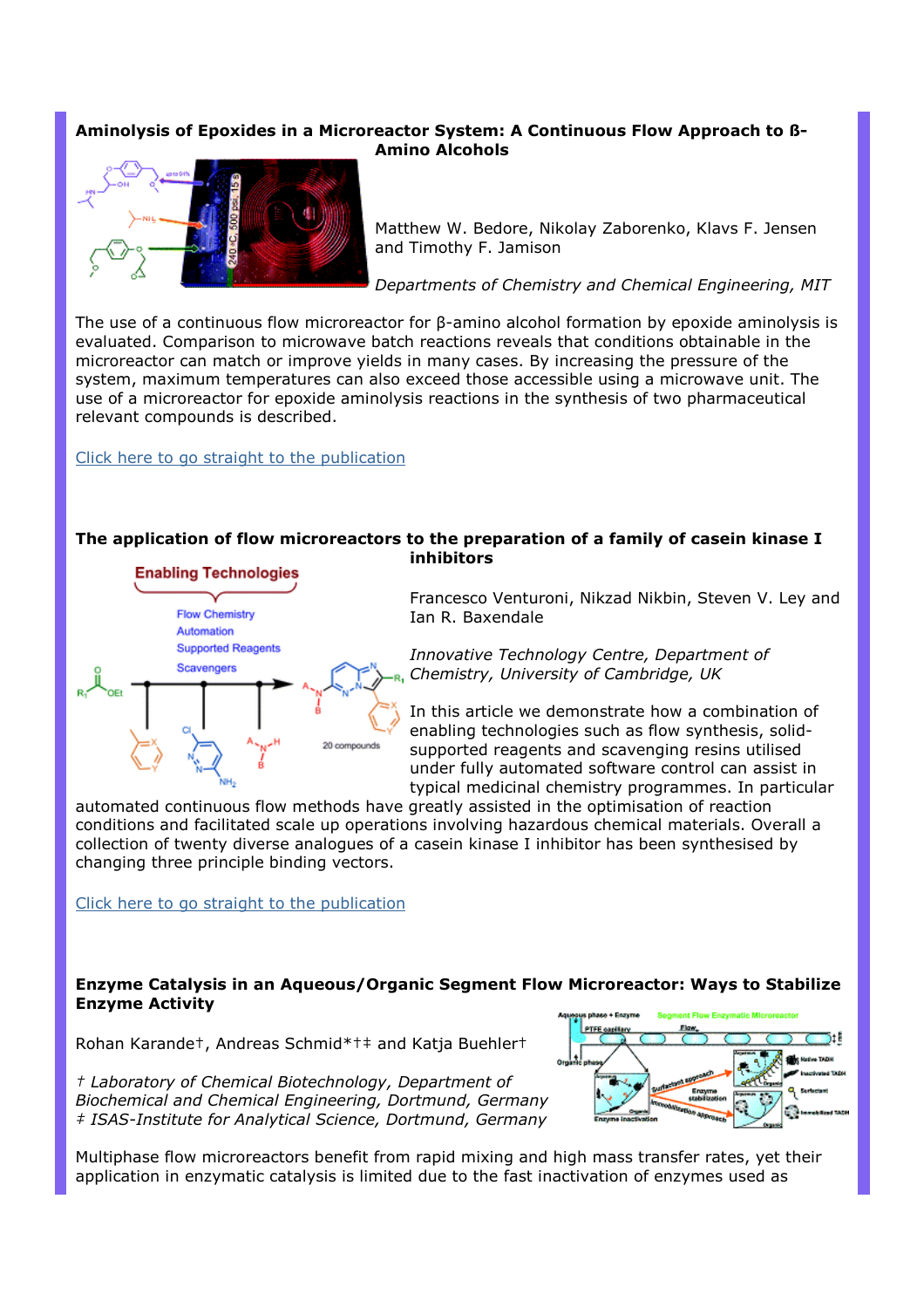biocatalysts. Enzyme inactivation during segment flow is due to the large interfacial area between aqueous and organic phases. The Peclet number of the system points to strong convective forces within the segments, and this results in rapid deactivation of the enzyme depending on segment length and flow rate. Addition of surfactant to the aqueous phase or enzyme immobilization prevents the biocatalyst from direct contact with the interface and thus stabilizes the enzyme activity. Almost 100% enzyme activity can be recovered compared to 45% without any enzyme or medium modification. Drop tensiometry measurements point to a mixed enzyme−surfactant interfacial adsorption, and above a certain concentration, the surfactant forms a protective layer between the interface and the biocatalyst in the aqueous compartments. Theoretical models were used to compare adsorption kinetics of the protein to the interface in the segment flow microreactor and in the drop tensiometry measurements. This study is the basis for the development of segment flow microreactors as a tool to perform productive enzymatic catalysis.

#### Click here to go straight to the publication



### ReactIR Flow Cell: A New Analytical Tool for Continuous Flow Chemical Processing

Catherine F. Carter†, Heiko Lange†, Steven V. Ley\*†, Ian R. Baxendale<sup>†</sup>, Brian Wittkamp<sup>‡</sup>, Jon G. Goode§ and Nigel L. Gaunt§

†Innovative Technology Centre, Department of Chemistry, University of Cambridge, U.K. ‡Mettler-Toledo AutoChem, USA §Mettler-Toledo AutoChem UK

A newly developed ReactIR flow cell is reported as a convenient and versatile inline analytical tool for continuous flow chemical processing. The flow cell, operated with ATR technology, is attached directly into a reaction flow stream using standard OmniFit (HPLC) connections and can be used in combination with both meso- and microscale flow chemistry equipment. The iC IR analysis software (version 4.0) enables the monitoring of reagent consumption and product formation, aiding the rapid optimisation of procedures. Short-lived reactive intermediates can also be observed in situ, giving further mechanistic insight into complex transformations.

Click here to go straight to the publication

Any 3rd Party publications referred to may require a subscription to download.

#### About Vapourtec Ltd

Vapourtec develop and manufacture the R Series Flow Chemistry Platform, the leading choice of industrial and academic users worldwide. To find out more about the R Series, or about Flow Chemistry generally, go to

#### http://www.vapourtec.co.uk

If you no longer wish to receive the Vapourtec Flow Synthesis Newsletter, please reply to this message with "Unsubscribe" in the subject line or simply click on the following link: Unsubscribe